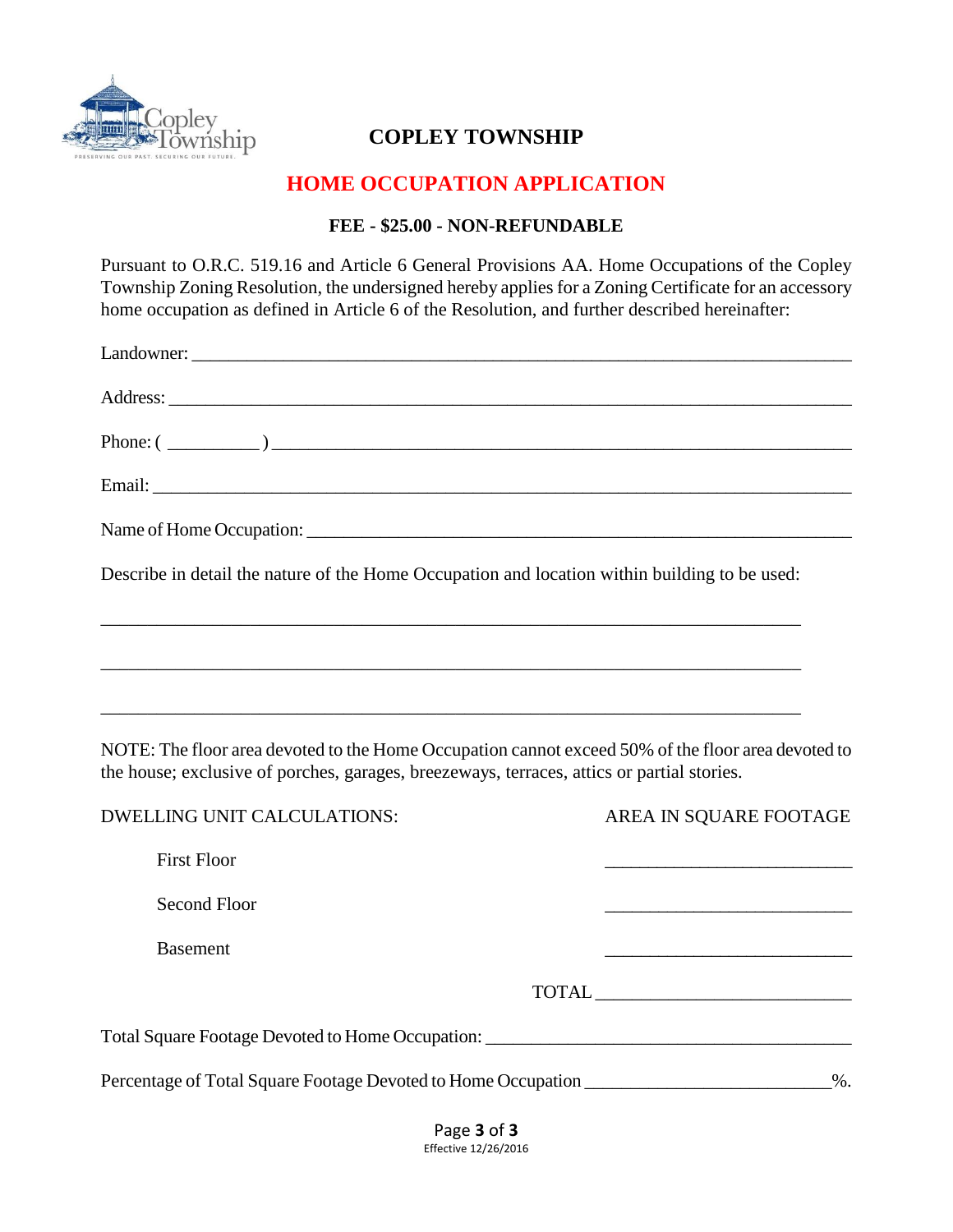# **SITE PLAN LISTING STRUCTURES ON PROPERTY & HOME OCCUPATION AREA**

NOTE: All proposed exterior signs must obtain ARB approval

FURTHER REPRESENTATIONS:

These regulations ensure the preservation of the township's residential neighborhoods and the quiet enjoyment of their residents and provide, under the police powers, for the regulations of home occupations so as to ensure that the limited non-residential uses in residential premises are compatible with the residential character of their surroundings.

Home Occupations shall be permitted accessory uses in residential districts, and shall be certified by the Zoning Inspector upon the Zoning Inspector finding that:

> Page **3** of **3** Effective 12/26/2016